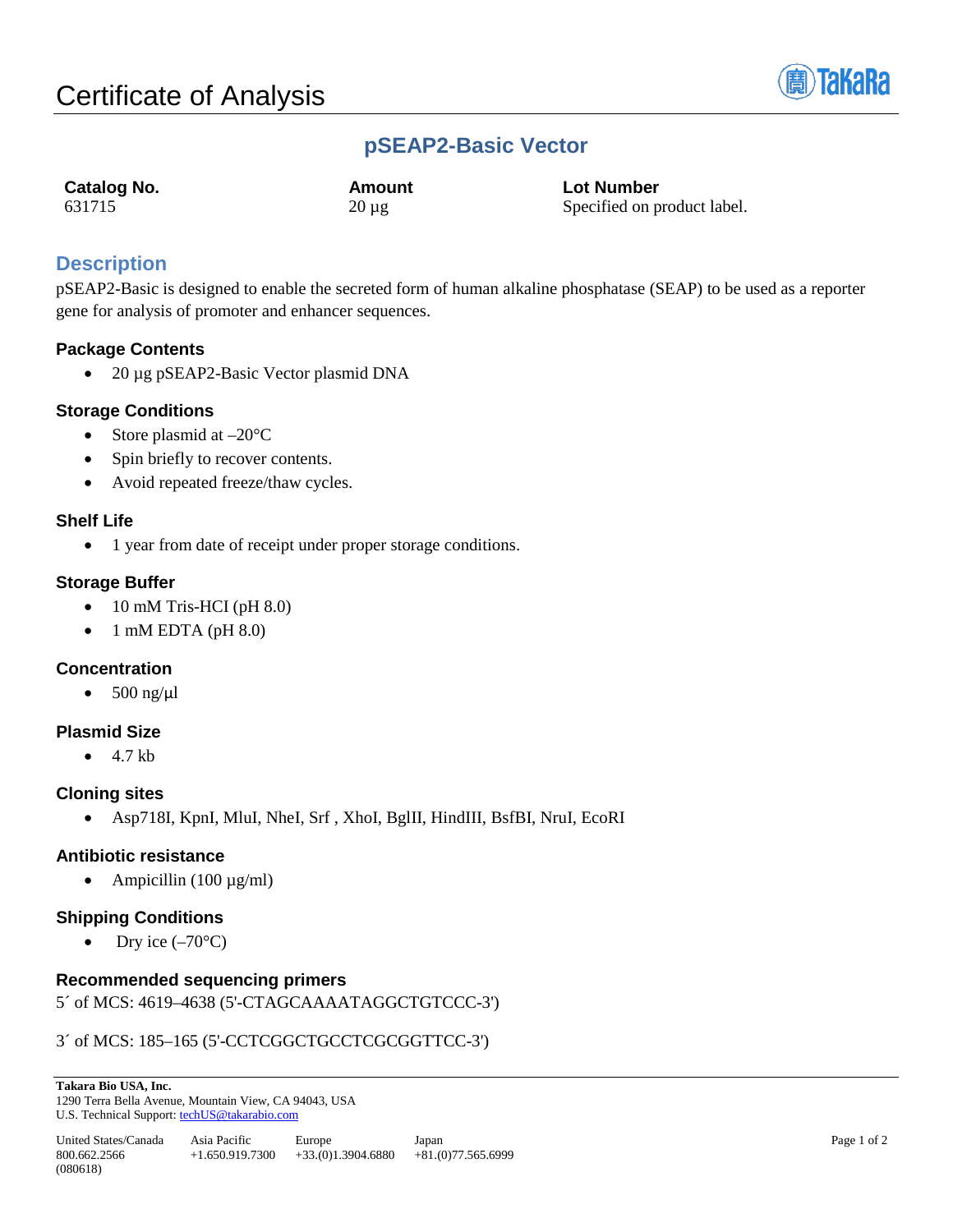# Certificate of Analysis Cat. No. 631715

(pSEAP2-Basic Vector)

### **Propagation in** *E. coli*

- Suitable host strains:  $DH5\alpha$  and other general-purpose strains. Single-stranded DNA production requires a host containing an F' episome such as JM109.
- Selectable marker: plasmid confers resistance to ampicillin (100 µg/ml) to *E. coli* hosts.
- *E. coli* replication origin: pUC
- Copy number:  $~500$
- Plasmid incompatibility group: pMB1/Col E1

#### **Product Documents**

Documents for our products are available for download at **[takarabio.com/manuals](http://www.takarabio.com/manuals)** The following documents apply to this product:

• pSEAP2-Basic Vector map

## **Quality Control Data**

### **Plasmid Identity & Purity**

• Digestion with the indicated restriction enzymes produced fragments of the indicated sizes on a 0.8% agarose/EtBr gel:

| <b>Enzymes</b> | Size (kb)                                           |
|----------------|-----------------------------------------------------|
| HindIII/XbaI   | 3.1 and 1.5 kb                                      |
| AseI/BamHI     | 1.8, 1.6 and 1.3 kb                                 |
|                | i Lantan i dantitro roma nan Cuma d'Isronamentale a |

- Vector identity was confirmed by sequencing.
- $A_{260}/A_{280}$ : 1.8–2.0

It is certified that this product meets the above specifications, as reviewed and approved by the Quality Department.